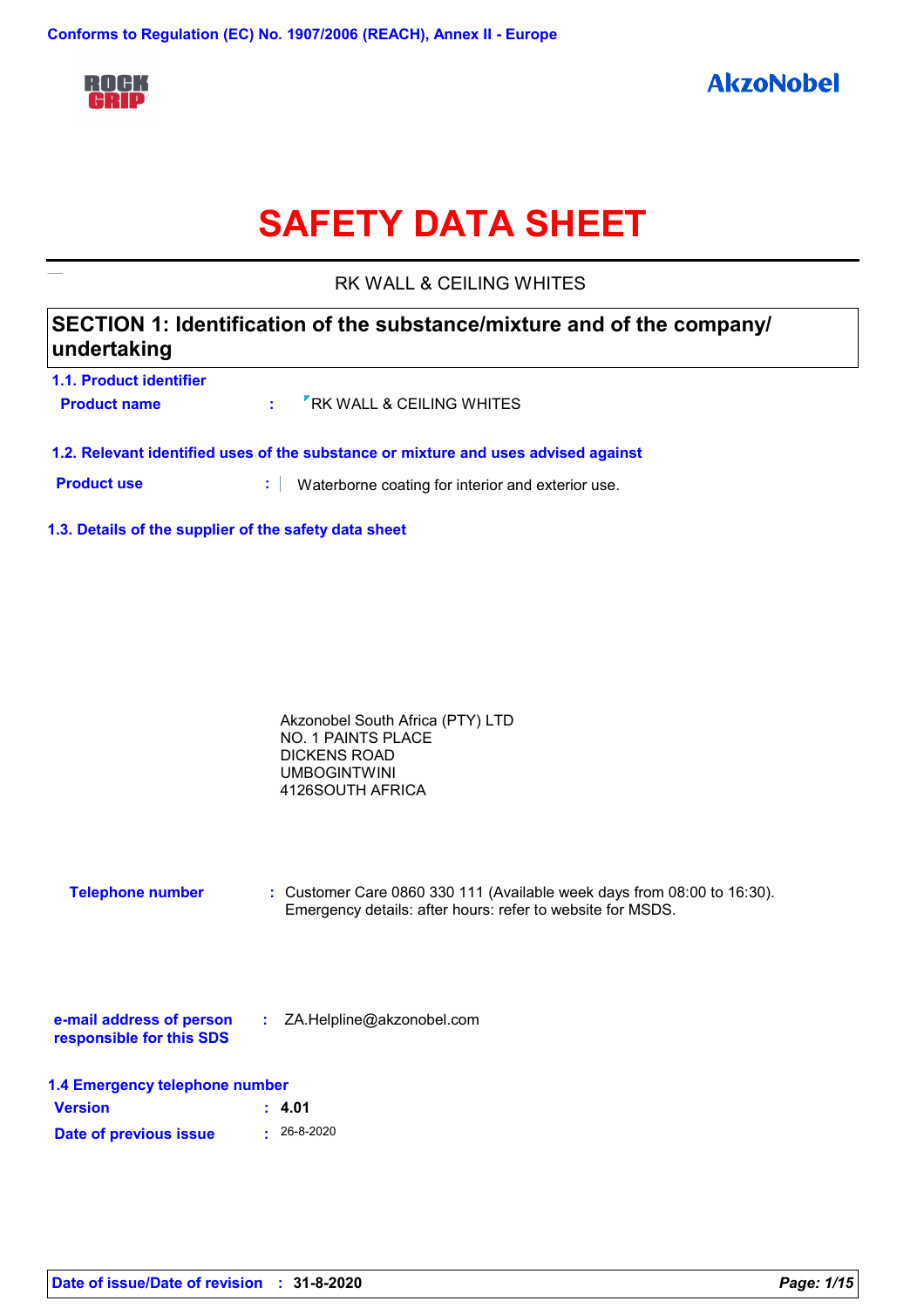# **SECTION 2: Hazards identification**

| 2.1 Classification of the substance or mixture                                                                                                                  |                                                                                                                              |  |
|-----------------------------------------------------------------------------------------------------------------------------------------------------------------|------------------------------------------------------------------------------------------------------------------------------|--|
| <b>Product definition</b>                                                                                                                                       | : Mixture                                                                                                                    |  |
| <b>Skin Sens. 1, H317</b><br>Aquatic Chronic 3, H412                                                                                                            | <b>Classification according to Regulation (EC) No. 1272/2008 [CLP/GHS]</b>                                                   |  |
|                                                                                                                                                                 | The product is classified as hazardous according to Regulation (EC) 1272/2008 as amended.                                    |  |
| <b>Ingredients of unknown</b><br>toxicity                                                                                                                       | $: 0\%$                                                                                                                      |  |
| <b>Ingredients of unknown</b><br>ecotoxicity                                                                                                                    | $: 0\%$                                                                                                                      |  |
|                                                                                                                                                                 | See Section 16 for the full text of the H statements declared above.                                                         |  |
|                                                                                                                                                                 | See Section 11 for more detailed information on health effects and symptoms.                                                 |  |
| <b>2.2 Label elements</b>                                                                                                                                       |                                                                                                                              |  |
| <b>Hazard pictograms</b>                                                                                                                                        |                                                                                                                              |  |
| <b>Signal word</b>                                                                                                                                              | : Warning                                                                                                                    |  |
| <b>Hazard statements</b>                                                                                                                                        | : H317 - May cause an allergic skin reaction.<br>H412 - Harmful to aquatic life with long lasting effects.                   |  |
| <b>Precautionary statements</b>                                                                                                                                 |                                                                                                                              |  |
| <b>General</b>                                                                                                                                                  | : P102 - Keep out of reach of children.<br>P101 - If medical advice is needed, have product container or label at hand.      |  |
| <b>Prevention</b>                                                                                                                                               | : P262 - Do not get in eyes, on skin, or on clothing.                                                                        |  |
| <b>Response</b>                                                                                                                                                 | : P312 - Call a POISON CENTER or doctor/physician if you feel unwell.                                                        |  |
| <b>Storage</b>                                                                                                                                                  | : Not applicable.                                                                                                            |  |
| <b>Disposal</b>                                                                                                                                                 | : P501 - Dispose of contents and container in accordance with all local, regional,<br>national or international regulations. |  |
| <b>Hazardous ingredients</b>                                                                                                                                    | : $C(M)$ IT/MIT $(3:1)$<br>methylisothiazolinone                                                                             |  |
|                                                                                                                                                                 | Warning! Hazardous respirable droplets may be formed when sprayed. Do not<br>breathe spray or mist.                          |  |
| <b>Annex XVII - Restrictions</b><br>on the manufacture,<br>placing on the market and<br>use of certain dangerous<br>substances, mixtures and<br><b>articles</b> | : Not applicable.                                                                                                            |  |
| <b>Special packaging requirements</b>                                                                                                                           |                                                                                                                              |  |
| <b>Containers to be fitted</b><br>with child-resistant<br>fastenings                                                                                            | : Not applicable.                                                                                                            |  |
| <b>Tactile warning of danger</b>                                                                                                                                | : Not applicable.                                                                                                            |  |
| 2.3 Other hazards                                                                                                                                               |                                                                                                                              |  |
| Other hazards which do<br>not result in classification                                                                                                          | : None known.                                                                                                                |  |
|                                                                                                                                                                 |                                                                                                                              |  |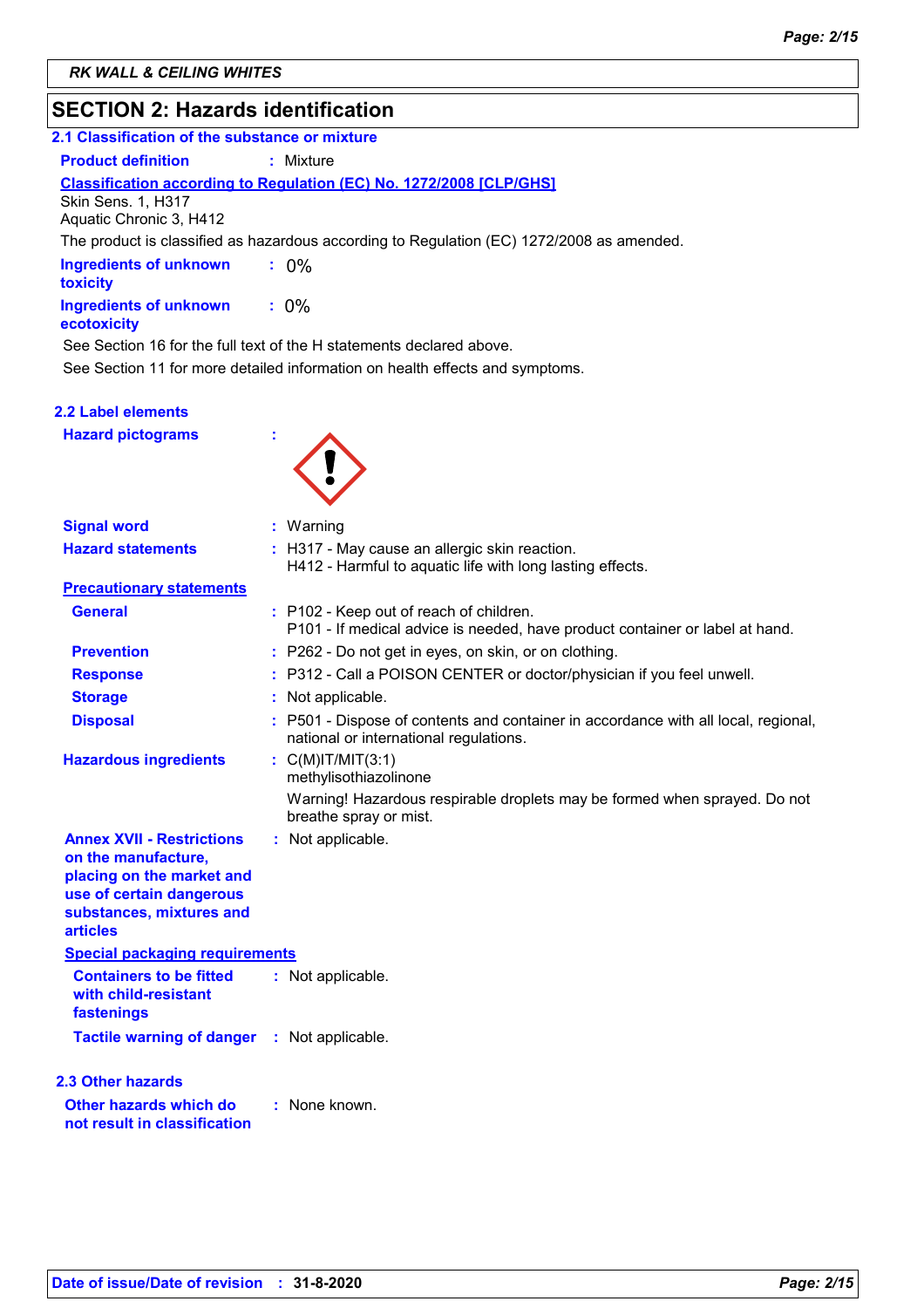# **SECTION 3: Composition/information on ingredients**

| <b>3.2 Mixtures</b>            | ¥,<br>Mixture                                                             |               |                                                                                                                                                                                                                                                    |             |
|--------------------------------|---------------------------------------------------------------------------|---------------|----------------------------------------------------------------------------------------------------------------------------------------------------------------------------------------------------------------------------------------------------|-------------|
| <b>Product/ingredient name</b> | <b>Identifiers</b>                                                        | $\frac{9}{6}$ | <b>Regulation (EC) No.</b><br>1272/2008 [CLP]                                                                                                                                                                                                      | <b>Type</b> |
| $C(M)$ IT/MIT $(3:1)$          | REACH #:<br>01-2120764691-48<br>CAS: 55965-84-9<br>Index:<br>613-167-00-5 | < 0.025       | Acute Tox. 3, H301<br>Acute Tox. 2, H310<br>Acute Tox. 2, H330<br>Skin Corr. 1C, H314<br>Eye Dam. 1, H318<br>Skin Sens. 1A, H317<br>Aquatic Acute 1, H400 (M=100)<br>Aquatic Chronic 1, H410 (M=100)                                               | $[1]$       |
| ethanediol                     | EC: 203-473-3<br>CAS: 107-21-1<br>Index:<br>603-027-00-1                  | l≤0.1         | Acute Tox. 4, H302                                                                                                                                                                                                                                 | [1] [2]     |
| 2-ethoxyethanol                | EC: 203-804-1<br>CAS: 110-80-5<br>Index:<br>603-012-00-X                  | ≤0.1          | Flam. Liq. 3, H226<br>Acute Tox. 4, H302<br>Acute Tox. 4, H312<br>Acute Tox. 4, H332<br>Repr. 1B, H360FD (Fertility and Unborn<br>child)                                                                                                           | [1] [2]     |
| 2-methoxyethanol               | EC: 203-713-7<br>CAS: 109-86-4<br>Index:<br>603-011-00-4                  | ≤0.1          | Flam. Liq. 3, H226<br>Acute Tox. 4, H302<br>Acute Tox. 4, H312<br>Acute Tox. 4, H332<br>Repr. 1B, H360FD (Fertility and Unborn<br>child)                                                                                                           | [1] [2]     |
| n-butyl acrylate               | REACH #:<br>01-2119453155-43<br>EC: 205-480-7<br>CAS: 141-32-2            | l≤0.1         | Flam. Liq. 3, H226<br>Acute Tox. 4, H332<br>Skin Irrit. 2, H315<br>Eye Irrit. 2, H319<br>Skin Sens. 1B, H317<br><b>STOT SE 3, H335</b><br>Aquatic Chronic 3, H412<br>See Section 16 for<br>the full text of the H<br>statements declared<br>above. | [1] [2]     |

There are no additional ingredients present which, within the current knowledge of the supplier and in the

concentrations applicable, are classified as hazardous to health or the environment, are PBTs, vPvBs or Substances of equivalent concern, or have been assigned a workplace exposure limit and hence require reporting in this section.

**Type** 

[1] Substance classified with a health or environmental hazard

[2] Substance with a workplace exposure limit

[3] Substance meets the criteria for PBT according to Regulation (EC) No. 1907/2006, Annex XIII

[4] Substance meets the criteria for vPvB according to Regulation (EC) No. 1907/2006, Annex XIII

[5] Substance of equivalent concern

[6] Additional disclosure due to company policy

Occupational exposure limits, if available, are listed in Section 8.

# **SECTION 4: First aid measures**

### **4.1 Description of first aid measures**

| <b>General</b>    | : In all cases of doubt, or when symptoms persist, seek medical attention. Never give<br>anything by mouth to an unconscious person. If unconscious, place in recovery<br>position and seek medical advice. |
|-------------------|-------------------------------------------------------------------------------------------------------------------------------------------------------------------------------------------------------------|
| Eye contact       | : Remove contact lenses, irrigate copiously with clean, fresh water, holding the<br>eyelids apart for at least 10 minutes and seek immediate medical advice.                                                |
| <b>Inhalation</b> | : Remove to fresh air. Keep person warm and at rest. If not breathing, if breathing is<br>irregular or if respiratory arrest occurs, provide artificial respiration or oxygen by<br>trained personnel.      |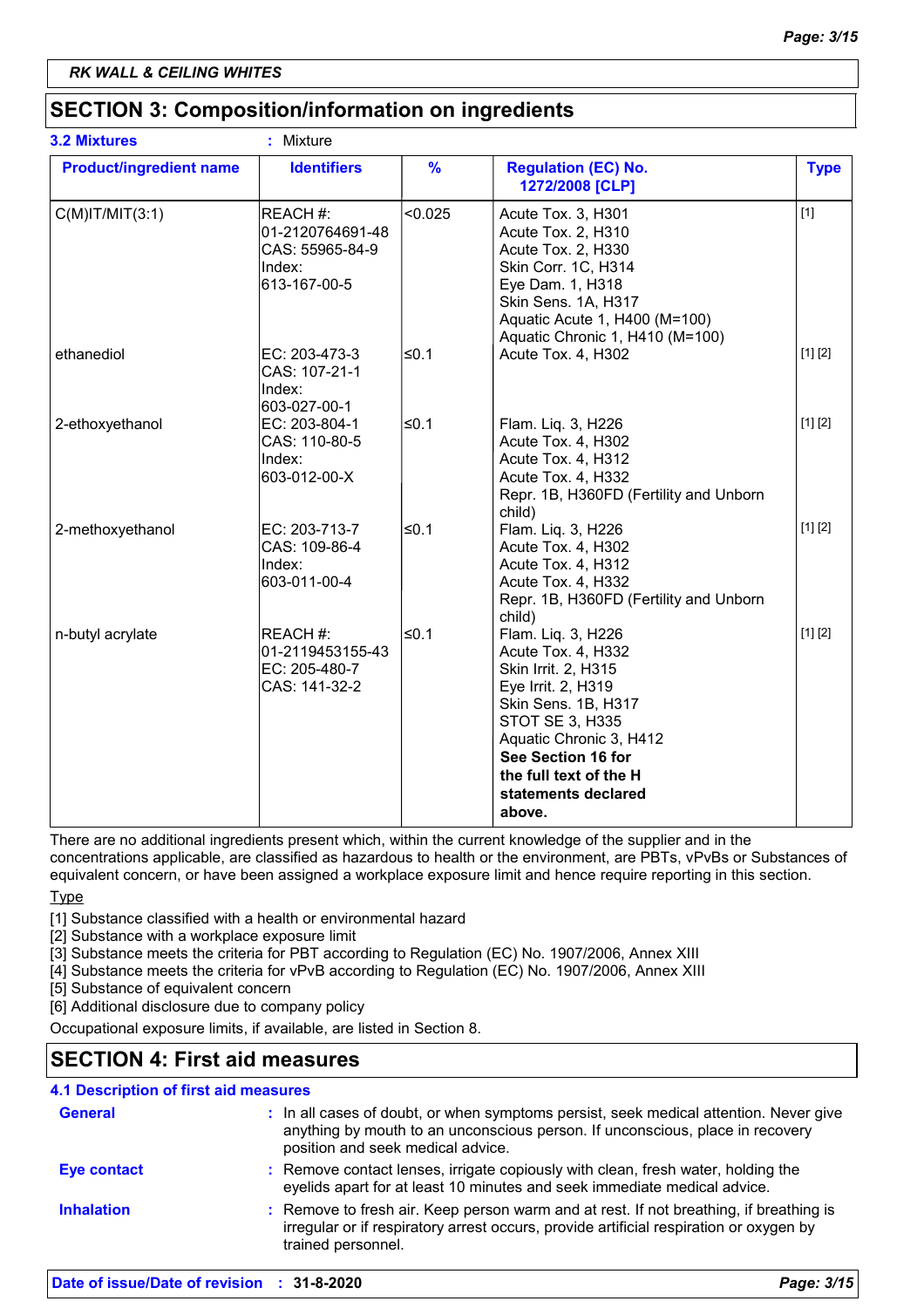| <b>SECTION 4: First aid measures</b> |                                                                                                                                                                                                                                                                          |  |
|--------------------------------------|--------------------------------------------------------------------------------------------------------------------------------------------------------------------------------------------------------------------------------------------------------------------------|--|
| <b>Skin contact</b>                  | : Remove contaminated clothing and shoes. Wash skin thoroughly with soap and<br>water or use recognised skin cleanser. Do NOT use solvents or thinners.                                                                                                                  |  |
| <b>Ingestion</b>                     | : If swallowed, seek medical advice immediately and show the container or label.<br>Keep person warm and at rest. Do NOT induce vomiting.                                                                                                                                |  |
| <b>Protection of first-aiders</b>    | : No action shall be taken involving any personal risk or without suitable training. It<br>may be dangerous to the person providing aid to give mouth-to-mouth resuscitation.<br>Wash contaminated clothing thoroughly with water before removing it, or wear<br>gloves. |  |

#### **4.2 Most important symptoms and effects, both acute and delayed**

There are no data available on the mixture itself. The mixture has been assessed following the conventional method of the CLP Regulation (EC) No 1272/2008 and is classified for toxicological properties accordingly. See Sections 2 and 3 for details.

Exposure to component solvent vapour concentrations in excess of the stated occupational exposure limit may result in adverse health effects such as mucous membrane and respiratory system irritation and adverse effects on the kidneys, liver and central nervous system. Symptoms and signs include headache, dizziness, fatigue, muscular weakness, drowsiness and, in extreme cases, loss of consciousness.

Solvents may cause some of the above effects by absorption through the skin. Repeated or prolonged contact with the mixture may cause removal of natural fat from the skin, resulting in non-allergic contact dermatitis and absorption through the skin.

If splashed in the eyes, the liquid may cause irritation and reversible damage.

Ingestion may cause nausea, diarrhea and vomiting.

This takes into account, where known, delayed and immediate effects and also chronic effects of components from short-term and long-term exposure by oral, inhalation and dermal routes of exposure and eye contact.

Contains C(M)IT/MIT(3:1), methylisothiazolinone. May produce an allergic reaction.

#### **4.3 Indication of any immediate medical attention and special treatment needed**

| <b>Notes to physician</b>  | : Treat symptomatically. Contact poison treatment specialist immediately if large |
|----------------------------|-----------------------------------------------------------------------------------|
|                            | quantities have been ingested or inhaled.                                         |
| <b>Specific treatments</b> | : No specific treatment.                                                          |

See toxicological information (Section 11)

## **SECTION 5: Firefighting measures**

| 5.1 Extinguishing media                                  |                                                                                                                              |
|----------------------------------------------------------|------------------------------------------------------------------------------------------------------------------------------|
| <b>Suitable extinguishing</b><br>media                   | : Recommended: alcohol-resistant foam, $CO2$ , powders, water spray.                                                         |
| <b>Unsuitable extinguishing</b><br>media                 | : Do not use water jet.                                                                                                      |
|                                                          | 5.2 Special hazards arising from the substance or mixture                                                                    |
| <b>Hazards from the</b><br>substance or mixture          | : Fire will produce dense black smoke. Exposure to decomposition products may<br>cause a health hazard.                      |
| <b>Hazardous combustion</b><br>products                  | : Decomposition products may include the following materials: carbon monoxide,<br>carbon dioxide, smoke, oxides of nitrogen. |
| 5.3 Advice for firefighters                              |                                                                                                                              |
| <b>Special protective actions</b><br>for fire-fighters   | : Cool closed containers exposed to fire with water. Do not release runoff from fire to<br>drains or watercourses.           |
| <b>Special protective</b><br>equipment for fire-fighters | : Appropriate breathing apparatus may be required.                                                                           |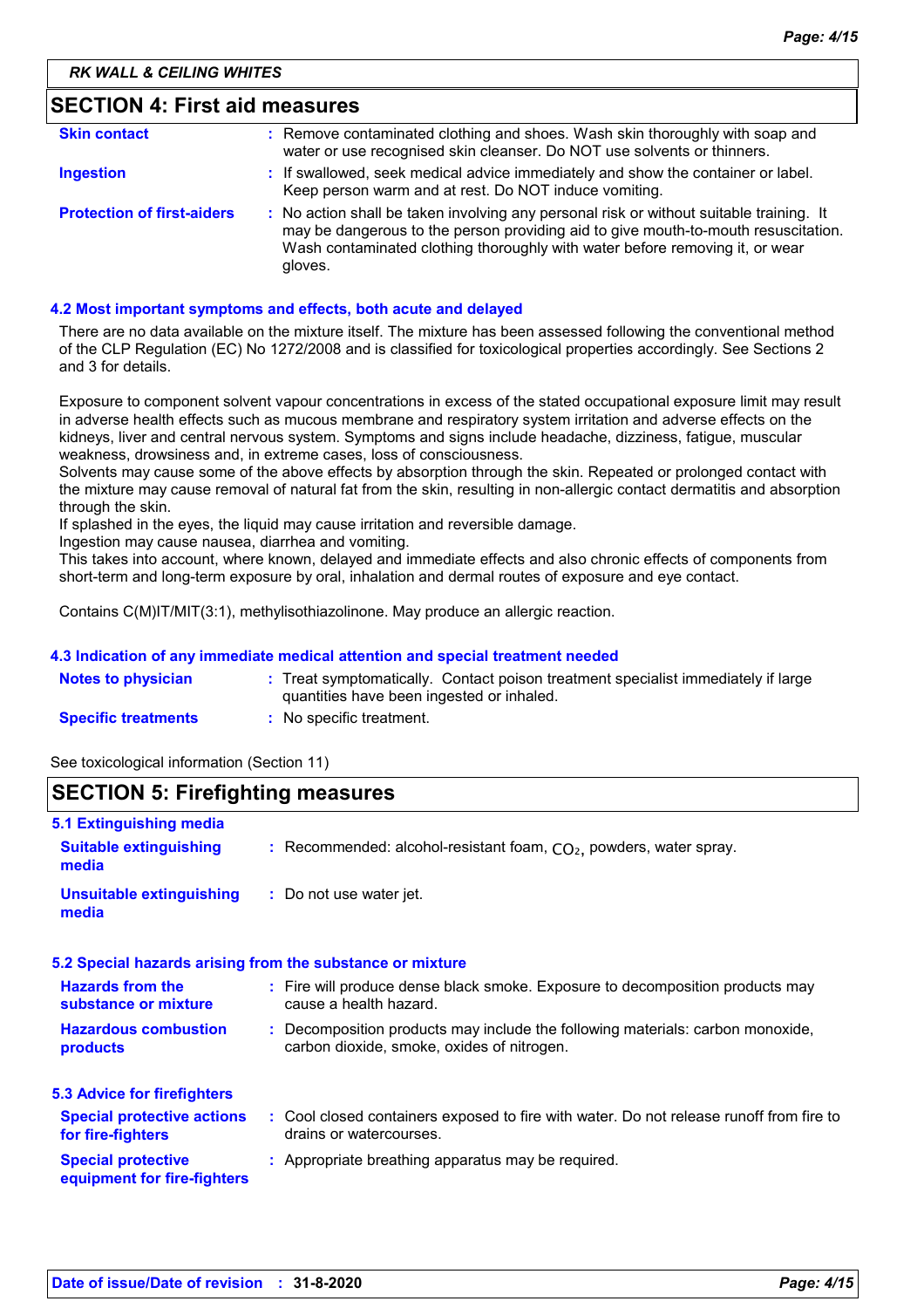# **SECTION 6: Accidental release measures**

| 6.1 Personal precautions, protective equipment and emergency procedures |  |                                                                                                                                                                                                                                                                                    |
|-------------------------------------------------------------------------|--|------------------------------------------------------------------------------------------------------------------------------------------------------------------------------------------------------------------------------------------------------------------------------------|
| For non-emergency<br>personnel                                          |  | : Exclude sources of ignition and ventilate the area. Avoid breathing vapour or mist.<br>Refer to protective measures listed in sections 7 and 8.                                                                                                                                  |
| For emergency responders                                                |  | : If specialised clothing is required to deal with the spillage, take note of any<br>information in Section 8 on suitable and unsuitable materials. See also the<br>information in "For non-emergency personnel".                                                                  |
| <b>6.2 Environmental</b><br>precautions                                 |  | : Do not allow to enter drains or watercourses. If the product contaminates lakes,<br>rivers, or sewers, inform the appropriate authorities in accordance with local<br>regulations.                                                                                               |
| 6.3 Methods and material<br>for containment and<br>cleaning up          |  | : Contain and collect spillage with non-combustible, absorbent material e.g. sand,<br>earth, vermiculite or diatomaceous earth and place in container for disposal<br>according to local regulations (see Section 13). Preferably clean with a detergent.<br>Avoid using solvents. |
| 6.4 Reference to other<br><b>sections</b>                               |  | : See Section 1 for emergency contact information.<br>See Section 8 for information on appropriate personal protective equipment.<br>See Section 13 for additional waste treatment information.                                                                                    |

# **SECTION 7: Handling and storage**

The information in this section contains generic advice and guidance. The list of Identified Uses in Section 1 should be consulted for any available use-specific information provided in the Exposure Scenario(s).

| <b>7.1 Precautions for safe</b><br>handling | : Prevent the creation of flammable or explosive concentrations of vapours in air and<br>avoid vapour concentrations higher than the occupational exposure limits.<br>In addition, the product should only be used in areas from which all naked lights and<br>other sources of ignition have been excluded. Electrical equipment should be<br>protected to the appropriate standard.<br>Mixture may charge electrostatically: always use earthing leads when transferring<br>from one container to another.<br>Operators should wear antistatic footwear and clothing and floors should be of the<br>conducting type.<br>Keep away from heat, sparks and flame. No sparking tools should be used.<br>Avoid contact with skin and eyes. Avoid the inhalation of dust, particulates, spray or<br>mist arising from the application of this mixture. Avoid inhalation of dust from<br>sanding.<br>Eating, drinking and smoking should be prohibited in areas where this material is<br>handled, stored and processed.<br>Put on appropriate personal protective equipment (see Section 8).<br>Never use pressure to empty. Container is not a pressure vessel.<br>Always keep in containers made from the same material as the original one.<br>Comply with the health and safety at work laws.<br>Do not allow to enter drains or watercourses.<br>Information on fire and explosion protection<br>Vapours are heavier than air and may spread along floors. Vapours may form<br>explosive mixtures with air. |
|---------------------------------------------|--------------------------------------------------------------------------------------------------------------------------------------------------------------------------------------------------------------------------------------------------------------------------------------------------------------------------------------------------------------------------------------------------------------------------------------------------------------------------------------------------------------------------------------------------------------------------------------------------------------------------------------------------------------------------------------------------------------------------------------------------------------------------------------------------------------------------------------------------------------------------------------------------------------------------------------------------------------------------------------------------------------------------------------------------------------------------------------------------------------------------------------------------------------------------------------------------------------------------------------------------------------------------------------------------------------------------------------------------------------------------------------------------------------------------------------------------------------------------------------------------------------|
|---------------------------------------------|--------------------------------------------------------------------------------------------------------------------------------------------------------------------------------------------------------------------------------------------------------------------------------------------------------------------------------------------------------------------------------------------------------------------------------------------------------------------------------------------------------------------------------------------------------------------------------------------------------------------------------------------------------------------------------------------------------------------------------------------------------------------------------------------------------------------------------------------------------------------------------------------------------------------------------------------------------------------------------------------------------------------------------------------------------------------------------------------------------------------------------------------------------------------------------------------------------------------------------------------------------------------------------------------------------------------------------------------------------------------------------------------------------------------------------------------------------------------------------------------------------------|

**7.2 Conditions for safe storage, including any incompatibilities**

Store in accordance with local regulations.

### **Notes on joint storage**

Keep away from: oxidising agents, strong alkalis, strong acids.

#### **Additional information on storage conditions**

Observe label precautions. Store in a dry, cool and well-ventilated area. Keep away from heat and direct sunlight. Keep away from sources of ignition. No smoking. Prevent unauthorised access. Containers that have been opened must be carefully resealed and kept upright to prevent leakage.

### **7.3 Specific end use(s)**

**Recommendations :** Not available.

**Date of issue/Date of revision : 31-8-2020** *Page: 5/15*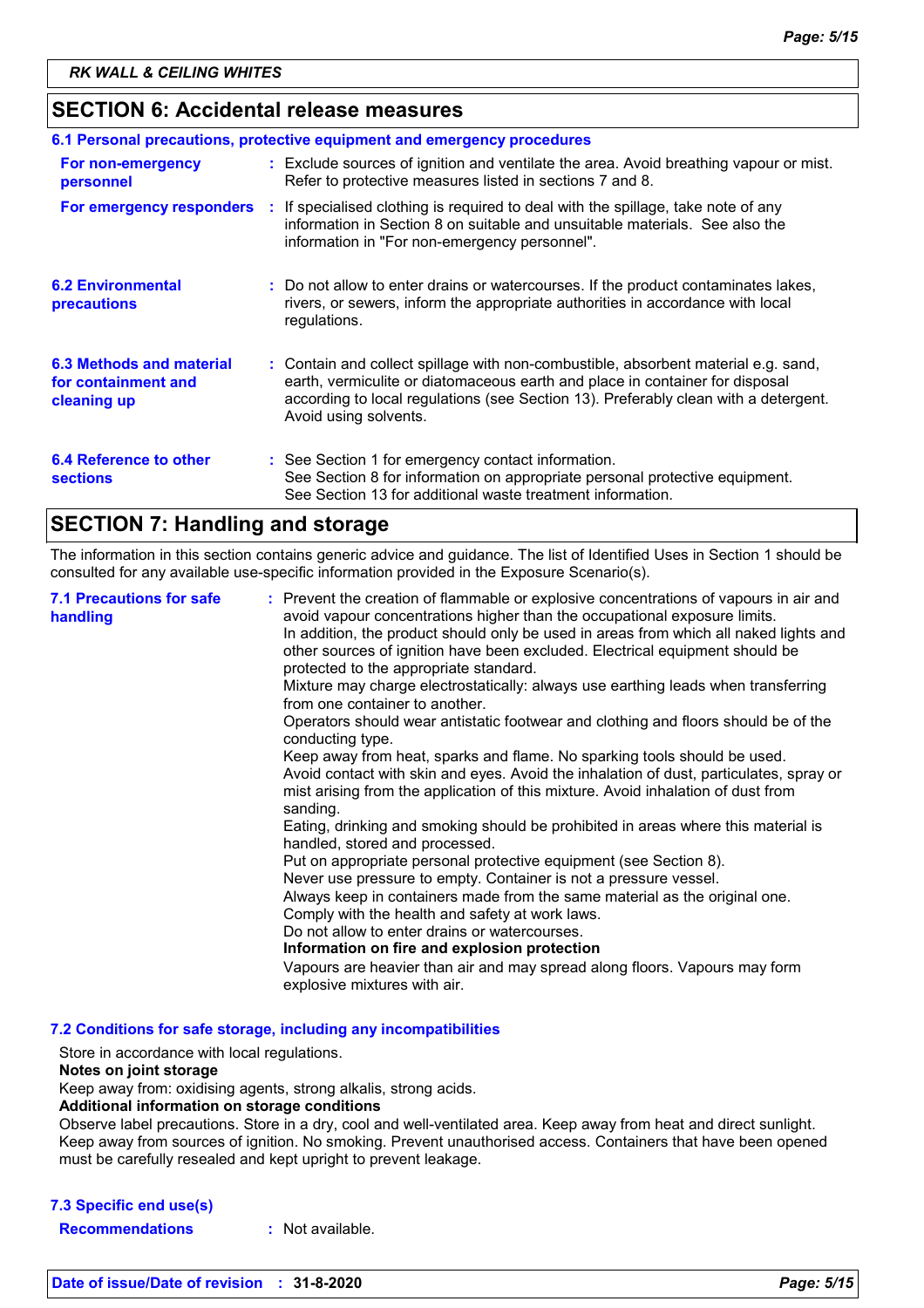# **SECTION 7: Handling and storage**

**Industrial sector specific : solutions**

: Not available.

# **SECTION 8: Exposure controls/personal protection**

The information in this section contains generic advice and guidance. Information is provided based on typical anticipated uses of the product. Additional measures might be required for bulk handling or other uses that could significantly increase worker exposure or environmental releases.

### **8.1 Control parameters**

#### **Occupational exposure limits**

| <b>Product/ingredient name</b>                   | <b>Exposure limit values</b>                                                                                                                                                                                                                                                                                                                                                                                                                                                                                                                                                                                                     |
|--------------------------------------------------|----------------------------------------------------------------------------------------------------------------------------------------------------------------------------------------------------------------------------------------------------------------------------------------------------------------------------------------------------------------------------------------------------------------------------------------------------------------------------------------------------------------------------------------------------------------------------------------------------------------------------------|
| ethanediol                                       | EU OEL (Europe, 2/2017). Absorbed through skin. Notes: list<br>of indicative occupational exposure limit values<br>TWA: 20 ppm 8 hours.<br>TWA: 52 mg/m <sup>3</sup> 8 hours.<br>STEL: 40 ppm 15 minutes.<br>STEL: 104 mg/m <sup>3</sup> 15 minutes.                                                                                                                                                                                                                                                                                                                                                                             |
| 2-ethoxyethanol                                  | EU OEL (Europe, 2/2017). Absorbed through skin. Notes: list<br>of indicative occupational exposure limit values<br>TWA: 8 mg/m <sup>3</sup> 8 hours.<br>TWA: 2 ppm 8 hours.                                                                                                                                                                                                                                                                                                                                                                                                                                                      |
| 2-methoxyethanol                                 | EU OEL (Europe, 2/2017). Absorbed through skin. Notes: list<br>of indicative occupational exposure limit values<br>TWA: 1 ppm 8 hours.                                                                                                                                                                                                                                                                                                                                                                                                                                                                                           |
| n-butyl acrylate                                 | EU OEL (Europe, 2/2017). Notes: list of indicative occupational<br>exposure limit values<br>TWA: 2 ppm 8 hours.<br>TWA: 11 mg/m <sup>3</sup> 8 hours.<br>STEL: 10 ppm 15 minutes.<br>STEL: 53 mg/m <sup>3</sup> 15 minutes.                                                                                                                                                                                                                                                                                                                                                                                                      |
| <b>Recommended monitoring</b><br>÷<br>procedures | If this product contains ingredients with exposure limits, personal, workplace<br>atmosphere or biological monitoring may be required to determine the effectiveness<br>of the ventilation or other control measures and/or the necessity to use respiratory<br>protective equipment. Reference should be made to monitoring standards, such as<br>the following: European Standard EN 689 (Workplace atmospheres - Guidance for<br>the assessment of exposure by inhalation to chemical agents for comparison with<br>$E_{\text{total}}$ (exclusive and proposed contractor of $\Gamma$ . From a completed FM 44040 AM coloring |

limit values and measurement strategy) European Standard EN 14042 (Workplace atmospheres - Guide for the application and use of procedures for the assessment of exposure to chemical and biological agents) European Standard EN 482 (Workplace atmospheres - General requirements for the performance of procedures for the measurement of chemical agents) Reference to national guidance documents for methods for the determination of hazardous substances will also be required.

#### **DNELs/DMELs**

No DNELs/DMELs available.

#### **PNECs**

No PNECs available

#### **8.2 Exposure controls**

**:** Provide adequate ventilation. Where reasonably practicable, this should be achieved by the use of local exhaust ventilation and good general extraction. If these are not sufficient to maintain concentrations of particulates and solvent vapours below the OEL, suitable respiratory protection must be worn. **Appropriate engineering controls**

**Individual protection measures**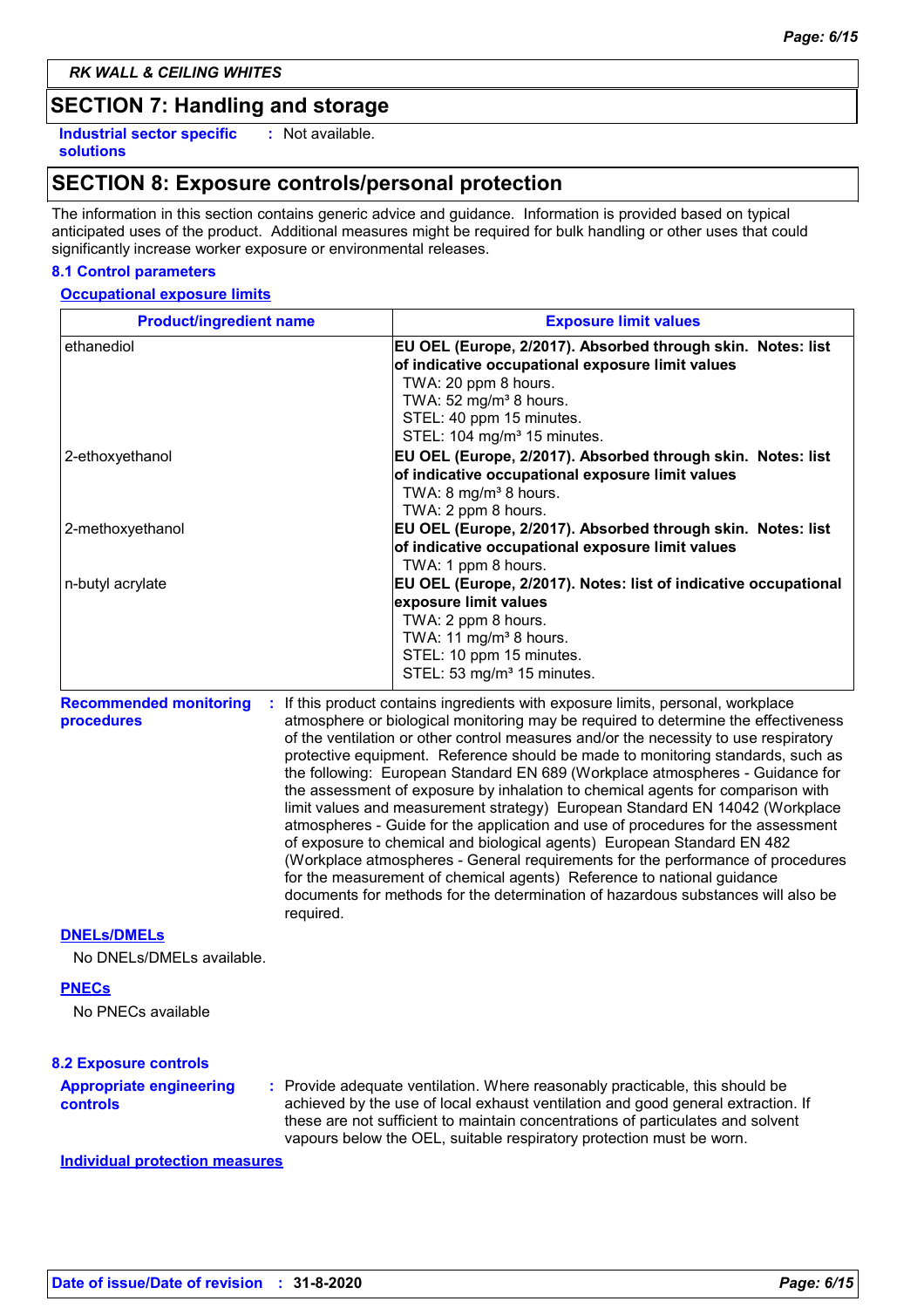| SECTION 8: Exposure controls/personal protection |  |  |  |
|--------------------------------------------------|--|--|--|
|--------------------------------------------------|--|--|--|

| <b>Hygiene measures</b>       | : Wash hands, forearms and face thoroughly after handling chemical products, before<br>eating, smoking and using the lavatory and at the end of the working period.<br>Appropriate techniques should be used to remove potentially contaminated clothing.<br>Contaminated work clothing should not be allowed out of the workplace. Wash<br>contaminated clothing before reusing. Ensure that eyewash stations and safety<br>showers are close to the workstation location.                                                                                                                                                                                                             |  |
|-------------------------------|-----------------------------------------------------------------------------------------------------------------------------------------------------------------------------------------------------------------------------------------------------------------------------------------------------------------------------------------------------------------------------------------------------------------------------------------------------------------------------------------------------------------------------------------------------------------------------------------------------------------------------------------------------------------------------------------|--|
| <b>Eye/face protection</b>    | : Use safety eyewear designed to protect against splash of liquids.                                                                                                                                                                                                                                                                                                                                                                                                                                                                                                                                                                                                                     |  |
| <b>Skin protection</b>        |                                                                                                                                                                                                                                                                                                                                                                                                                                                                                                                                                                                                                                                                                         |  |
| <b>Hand protection</b>        |                                                                                                                                                                                                                                                                                                                                                                                                                                                                                                                                                                                                                                                                                         |  |
| <b>Gloves</b>                 | : When prolonged or frequently repeated contact may occur, a glove with a protection<br>class of 6 (breakthrough time >480 minutes according to EN374) is recommended.<br>Recommended gloves: Viton $\otimes$ or Nitrile, thickness $\geq 0.38$ mm.<br>When only brief contact is expected, a glove with protection class of 2 or higher<br>(breakthrough time > 30 minutes according to EN374) is recommended.<br>Recommended gloves: Nitrile, thickness ≥ 0.12 mm.<br>Gloves should be replaced regularly and if there is any sign of damage to the glove<br>material.                                                                                                                |  |
|                               | The performance or effectiveness of the glove may be reduced by physical/chemical<br>damage and poor maintenance.                                                                                                                                                                                                                                                                                                                                                                                                                                                                                                                                                                       |  |
| <b>Body protection</b>        | : Personnel should wear antistatic clothing made of natural fibres or of high-<br>temperature-resistant synthetic fibres.                                                                                                                                                                                                                                                                                                                                                                                                                                                                                                                                                               |  |
| <b>Other skin protection</b>  | : Appropriate footwear and any additional skin protection measures should be<br>selected based on the task being performed and the risks involved and should be<br>approved by a specialist before handling this product.                                                                                                                                                                                                                                                                                                                                                                                                                                                               |  |
| <b>Respiratory protection</b> | : If workers are exposed to concentrations above the exposure limit, they must use<br>appropriate, certified respirators.                                                                                                                                                                                                                                                                                                                                                                                                                                                                                                                                                               |  |
|                               | OLD LEAD-BASED PAINTS:                                                                                                                                                                                                                                                                                                                                                                                                                                                                                                                                                                                                                                                                  |  |
|                               | When surfaces are to be prepared for painting, account should be taken of the age<br>of the property and the possibility that lead-pigmented paint might be present. There<br>is a possibility that ingestion or inhalation of scrapings or dust arising from the<br>preparation work could cause health effects. As a working rule you should assume<br>that this will be the case if the age of the property is pre 1960.                                                                                                                                                                                                                                                             |  |
|                               | Where possible wet sanding or chemical stripping methods should be used with<br>surfaces of this type to avoid the creation of dust. When dry sanding cannot be<br>avoided, and effective local exhaust ventilation is not available, it is recommended<br>that a dust respirator is worn, that is approved for use with lead dusts, and its type<br>selected on the basis of the COSHH assessment, taking into account the<br>Workplace Exposure Limit for lead in air. Furthermore, steps should be taken to<br>ensure containment of the dusts created, and that all practicable measures are<br>taken to clean up thoroughly all deposits of dusts in and around the affected area. |  |
|                               | Respiratory protection in case of dust or spray mist formation. (particle filter EN143)<br>type P2) Respiratory protection in case of vapour formation. (half mask with<br>combination filter A2-P2 til concentrations of 0,5 Vol%.)                                                                                                                                                                                                                                                                                                                                                                                                                                                    |  |
|                               | The current Control of Lead at Work Regulations approved code of practice should<br>be consulted for advice on protective clothing and personal hygiene precautions.<br>Care should also be taken to exclude visitors, members of the household and<br>especially children from the affected area, during the actual work and the<br>subsequent clean up operations. All scrapings, dust, etc. should be disposed of by<br>the professional painting contractor as Hazardous Waste.                                                                                                                                                                                                     |  |
|                               | Extra precautions will also need to be taken when burning off old lead-based paints<br>because fumes containing lead will be produced. It is recommended that a<br>respirator, approved for use with particulate fumes of lead is selected on the basis<br>of the COSHH assessment, taking into account the Workplace Exposure Limit for<br>lead in air. Similar precautions to those given above about sanding should be taken<br>with reference to protective clothing, disposal of scrapings and dusts, and exclusion                                                                                                                                                                |  |

of other personnel and especially children from the building during actual work and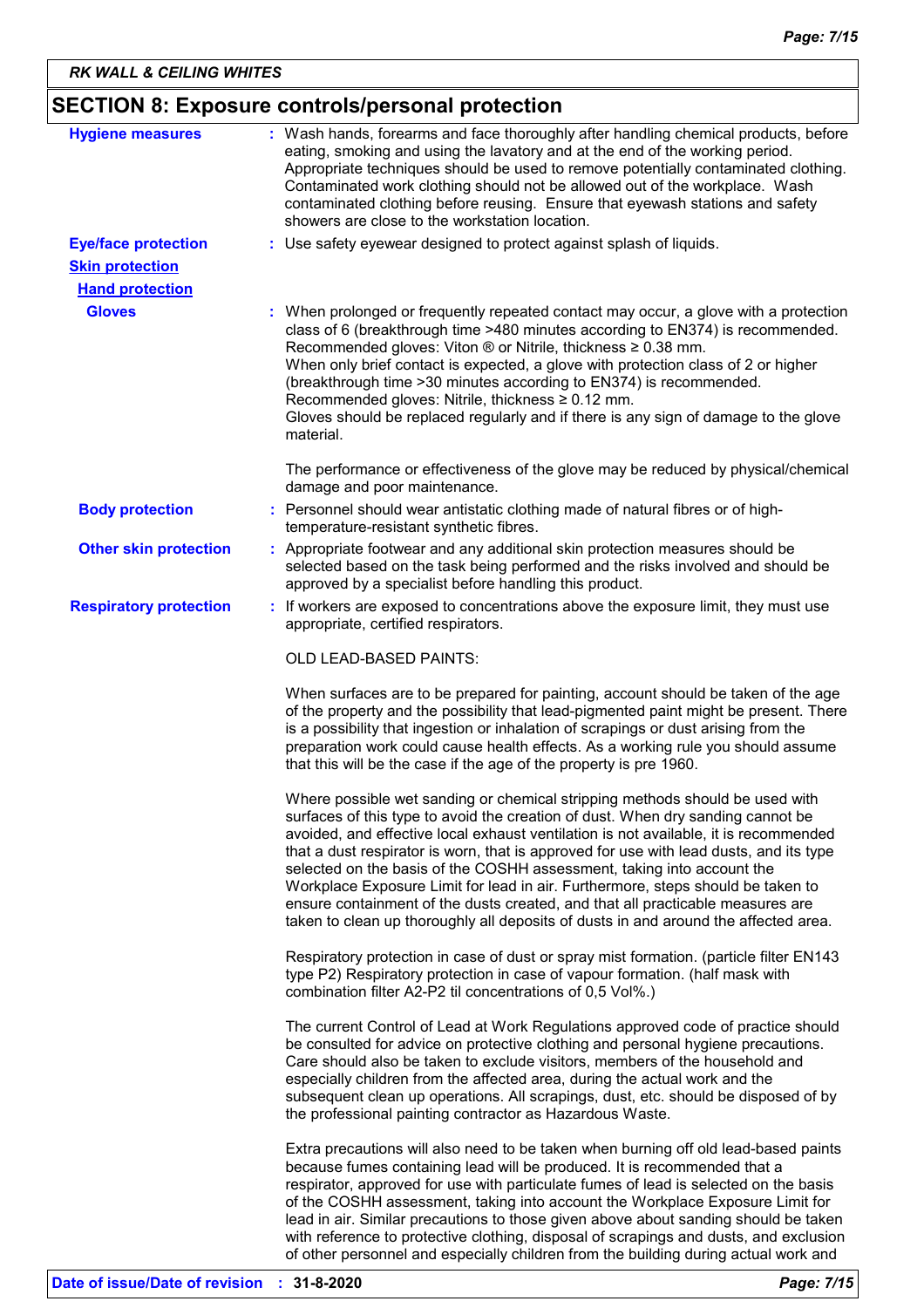# **SECTION 8: Exposure controls/personal protection**

the subsequent clean up operations.

Avoid the inhalation of dust. Wear suitable face mask if dry sanding. Special precautions should be taken during surface preparation of pre-1960s paint surfaces over wood and metal as they may contain harmful lead.

**controls**

**Environmental exposure : Do not allow to enter drains or watercourses.** 

# **SECTION 9: Physical and chemical properties**

| 9.1. Information on basic physical and chemical properties         |                                                               |
|--------------------------------------------------------------------|---------------------------------------------------------------|
| <b>Appearance</b>                                                  |                                                               |
| <b>Physical state</b>                                              | : Liquid.                                                     |
| <b>Colour</b>                                                      | : Various: See label.                                         |
| <b>Odour</b>                                                       | : Not available.                                              |
| <b>Odour threshold</b>                                             | : Not available.                                              |
| pH                                                                 | : 8.5                                                         |
| <b>Melting point/freezing point</b>                                | $:$ Not available.                                            |
| Initial boiling point and boiling : 100°C<br>range                 |                                                               |
| <b>Flash point</b>                                                 | : Closed cup: 100°C                                           |
| <b>Evaporation rate</b>                                            | Not available.                                                |
| <b>Upper/lower flammability or</b><br>explosive limits             | : Not available.                                              |
| <b>Vapour pressure</b>                                             | $:$ Not available.                                            |
| <b>Vapour density</b>                                              | : Not available.                                              |
| <b>Relative density</b>                                            | : 1.393                                                       |
| <b>Solubility(ies)</b>                                             | : Easily soluble in the following materials: cold water.      |
| <b>Partition coefficient: n-octanol/ : Not available.</b><br>water |                                                               |
| <b>Auto-ignition temperature</b>                                   | : Not available.                                              |
| <b>Decomposition temperature</b>                                   | $:$ Not available.                                            |
| <b>Viscosity</b>                                                   | : Kinematic (room temperature): $11.49 \text{ cm}^2/\text{s}$ |
| <b>Explosive properties</b>                                        | : Not available.                                              |
| <b>Oxidising properties</b>                                        | : Not available.                                              |
| 9.2. Other information                                             |                                                               |
| <b>Solubility in water</b>                                         | : Not available.                                              |
| FAT(A)                                                             |                                                               |

# **SECTION 10: Stability and reactivity**

| Date of issue/Date of revision : 31-8-2020        | Page: 8/15                                                                                                                          |
|---------------------------------------------------|-------------------------------------------------------------------------------------------------------------------------------------|
| <b>10.6 Hazardous</b><br>decomposition products   | : Decomposition products may include the following materials: carbon monoxide,<br>carbon dioxide, smoke, oxides of nitrogen.        |
| 10.5 Incompatible materials                       | : Keep away from the following materials to prevent strong exothermic reactions:<br>oxidising agents, strong alkalis, strong acids. |
| <b>10.4 Conditions to avoid</b>                   | : When exposed to high temperatures may produce hazardous decomposition<br>products.                                                |
| <b>10.3 Possibility of</b><br>hazardous reactions | : Under normal conditions of storage and use, hazardous reactions will not occur.                                                   |
| <b>10.2 Chemical stability</b>                    | : Stable under recommended storage and handling conditions (see Section 7).                                                         |
| <b>10.1 Reactivity</b>                            | : No specific test data related to reactivity available for this product or its ingredients.                                        |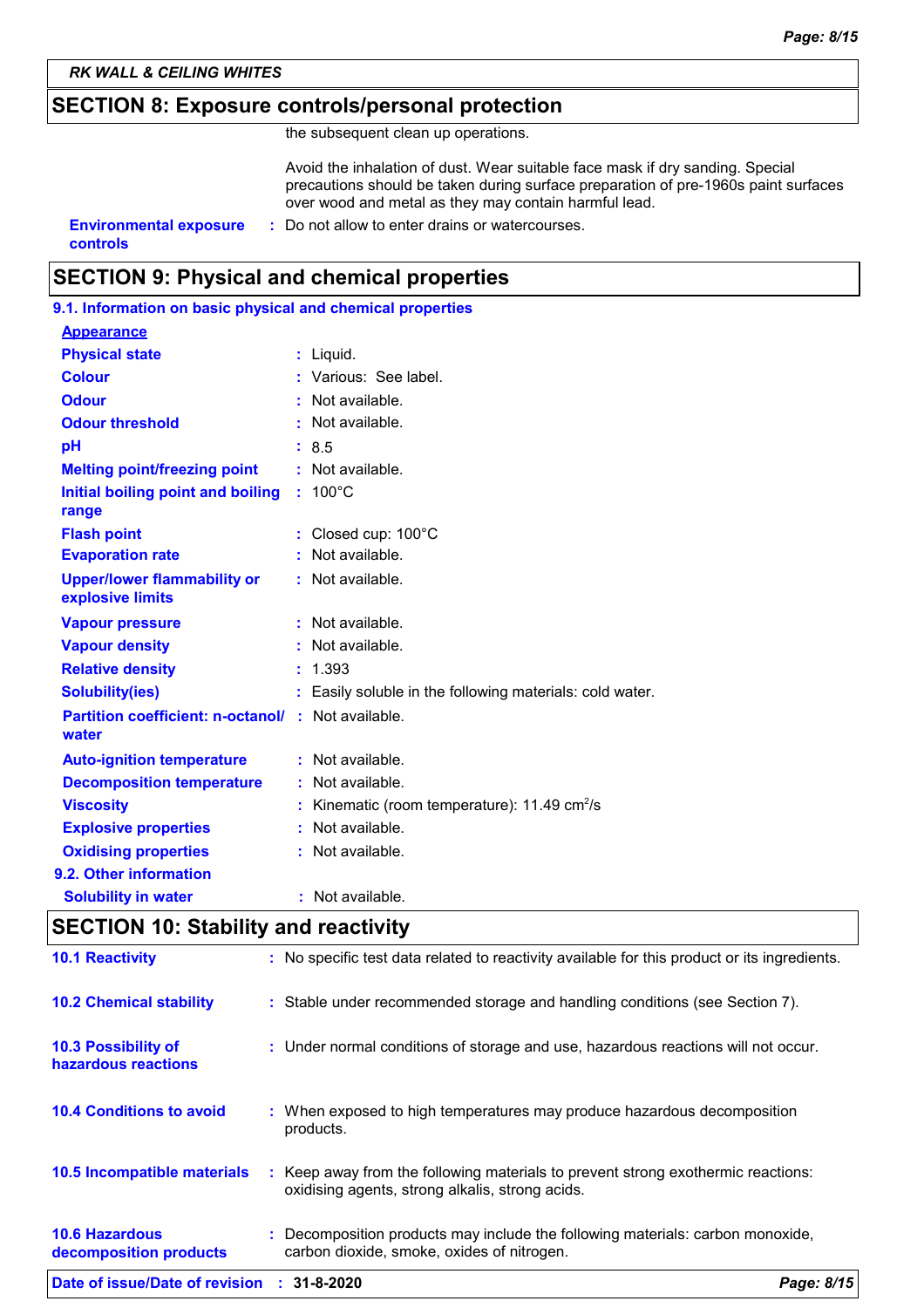# **SECTION 11: Toxicological information**

### **11.1 Information on toxicological effects**

There are no data available on the mixture itself. The mixture has been assessed following the conventional method of the CLP Regulation (EC) No 1272/2008 and is classified for toxicological properties accordingly. See Sections 2 and 3 for details.

Exposure to component solvent vapour concentrations in excess of the stated occupational exposure limit may result in adverse health effects such as mucous membrane and respiratory system irritation and adverse effects on the kidneys, liver and central nervous system. Symptoms and signs include headache, dizziness, fatigue, muscular weakness, drowsiness and, in extreme cases, loss of consciousness.

Solvents may cause some of the above effects by absorption through the skin. Repeated or prolonged contact with the mixture may cause removal of natural fat from the skin, resulting in non-allergic contact dermatitis and absorption through the skin.

If splashed in the eyes, the liquid may cause irritation and reversible damage.

Ingestion may cause nausea, diarrhea and vomiting.

This takes into account, where known, delayed and immediate effects and also chronic effects of components from short-term and long-term exposure by oral, inhalation and dermal routes of exposure and eye contact.

Contains C(M)IT/MIT(3:1), methylisothiazolinone. May produce an allergic reaction.

### **Acute toxicity**

| <b>Product/ingredient name</b> | <b>Result</b>                        | <b>Species</b> | <b>Dose</b> | <b>Exposure</b> |
|--------------------------------|--------------------------------------|----------------|-------------|-----------------|
| ethanediol                     | LD50 Intraperitoneal                 | Rat            | 5010 mg/kg  |                 |
|                                | LD50 Intravenous                     | Rat            | 3260 mg/kg  |                 |
|                                | LD50 Oral                            | Rat            | 4700 mg/kg  |                 |
|                                | LD50 Route of exposure<br>unreported | <b>Rat</b>     | $13$ g/kg   |                 |
|                                | LD50 Subcutaneous                    | Rat            | 2800 mg/kg  |                 |
| n-butyl acrylate               | LC50 Inhalation Gas.                 | <b>Rat</b>     | 2730 ppm    | 4 hours         |
|                                | LD50 Oral                            | l Rat          | 900 mg/kg   |                 |

**Conclusion/Summary :** Not available.

### **Acute toxicity estimates**

Not available.

### **Irritation/Corrosion**

| <b>Product/ingredient name</b> | <b>Result</b>                                    | <b>Species</b> | <b>Score</b>             | <b>Exposure</b>      | <b>Observation</b> |
|--------------------------------|--------------------------------------------------|----------------|--------------------------|----------------------|--------------------|
| $C(M)$ IT/MIT $(3:1)$          | Skin - Severe irritant                           | Human          |                          | 0.01 Percent         |                    |
| ethanediol                     | Eyes - Mild irritant                             | Rabbit         | -                        | 24 hours 500         |                    |
|                                |                                                  |                |                          | milligrams           |                    |
|                                | Eyes - Mild irritant                             | Rabbit         | $\overline{\phantom{0}}$ | 1 hours 100          |                    |
|                                |                                                  |                |                          | milligrams           |                    |
|                                | Eyes - Moderate irritant                         | Rabbit         | $\overline{\phantom{0}}$ | 6 hours 1440         |                    |
|                                |                                                  |                |                          | milligrams           |                    |
|                                | Skin - Mild irritant                             | Rabbit         |                          | 555                  |                    |
|                                |                                                  |                |                          | milligrams           |                    |
| 2-ethoxyethanol                | Eyes - Mild irritant                             | Guinea pig     |                          | 10                   |                    |
|                                |                                                  |                |                          | Micrograms           |                    |
|                                | Eyes - Mild irritant                             | Rabbit         | $\overline{\phantom{0}}$ | 24 hours 500         |                    |
|                                |                                                  | Rabbit         |                          | milligrams           |                    |
|                                | Eyes - Moderate irritant<br>Skin - Mild irritant | Rabbit         |                          | 50 milligrams<br>500 |                    |
|                                |                                                  |                |                          | milligrams           |                    |
| 2-methoxyethanol               | Eyes - Mild irritant                             | Guinea pig     |                          | 10                   |                    |
|                                |                                                  |                |                          | Micrograms           |                    |
|                                | Eyes - Mild irritant                             | Rabbit         | -                        | 24 hours 500         |                    |
|                                |                                                  |                |                          | milligrams           |                    |
|                                | Skin - Mild irritant                             | Rabbit         | $\overline{\phantom{0}}$ | 24 hours 483         |                    |
|                                |                                                  |                |                          | milligrams           |                    |
| n-butyl acrylate               | Eyes - Mild irritant                             | Rabbit         | $\overline{\phantom{0}}$ | 24 hours 500         |                    |
|                                |                                                  |                |                          | milligrams           |                    |
|                                | Eyes - Mild irritant                             | Rabbit         | -                        | 50 milligrams        |                    |
|                                | Skin - Mild irritant                             | Rabbit         | -                        | 24 hours 10          |                    |
|                                |                                                  |                |                          | milligrams           |                    |
|                                |                                                  |                |                          |                      |                    |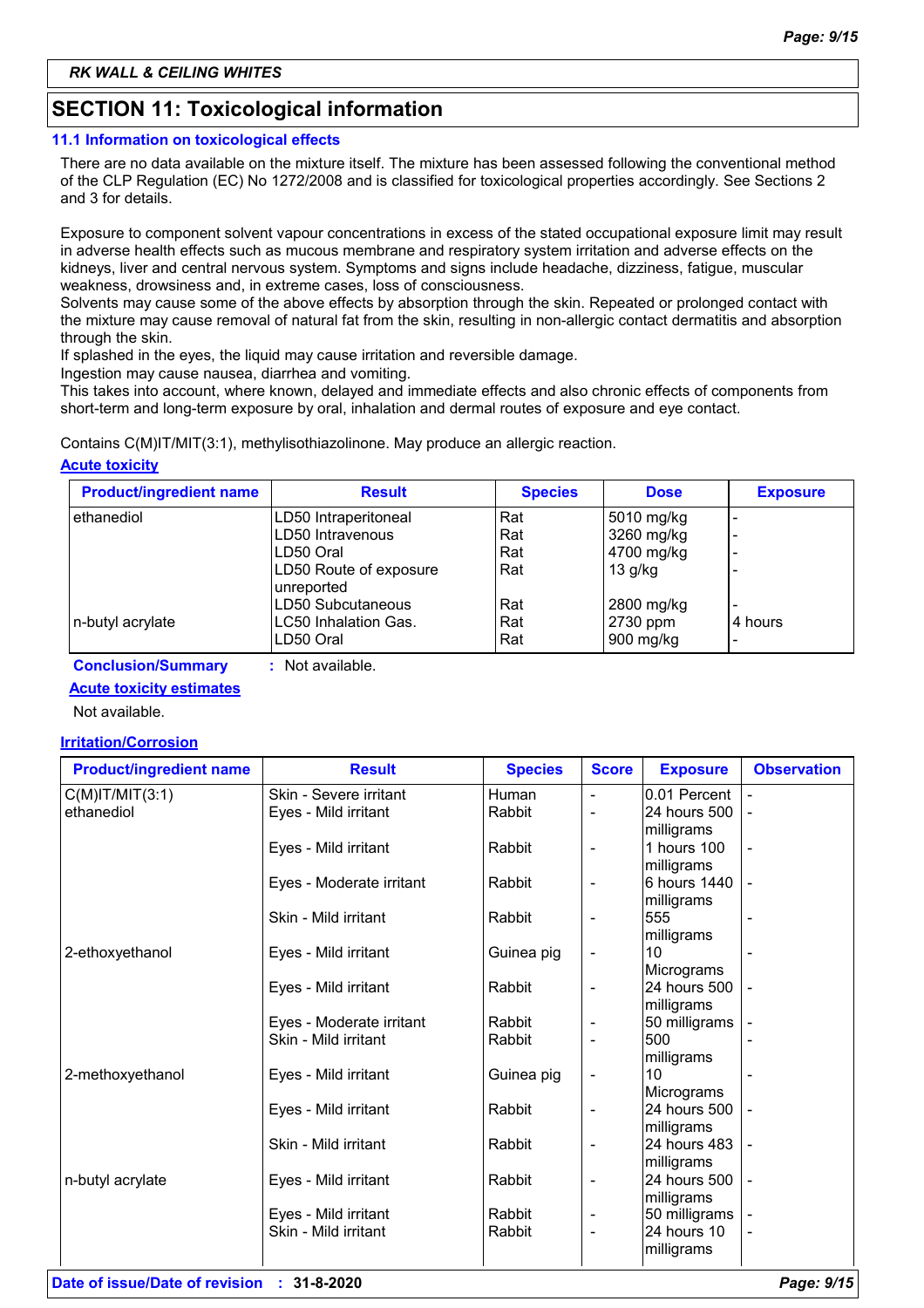# **SECTION 11: Toxicological information**

|                                                    | Skin - Mild irritant | Rabbit | 500        | $\overline{\phantom{0}}$ |
|----------------------------------------------------|----------------------|--------|------------|--------------------------|
|                                                    |                      |        | milligrams |                          |
| <b>Conclusion/Summary</b>                          | : Not available.     |        |            |                          |
| <b>Sensitisation</b>                               |                      |        |            |                          |
| <b>Conclusion/Summary</b>                          | : Not available.     |        |            |                          |
| <b>Mutagenicity</b>                                |                      |        |            |                          |
| <b>Conclusion/Summary</b>                          | : Not available.     |        |            |                          |
| <b>Carcinogenicity</b>                             |                      |        |            |                          |
| <b>Conclusion/Summary</b>                          | : Not available.     |        |            |                          |
| <b>Reproductive toxicity</b>                       |                      |        |            |                          |
| <b>Conclusion/Summary</b>                          | : Not available.     |        |            |                          |
| <b>Teratogenicity</b>                              |                      |        |            |                          |
| <b>Conclusion/Summary</b>                          | : Not available.     |        |            |                          |
| Specific target organ toxicity (single exposure)   |                      |        |            |                          |
| Not available.                                     |                      |        |            |                          |
| Specific target organ toxicity (repeated exposure) |                      |        |            |                          |
| Not available.                                     |                      |        |            |                          |
| <b>Aspiration hazard</b>                           |                      |        |            |                          |
|                                                    |                      |        |            |                          |

Not available.

**Other information :**

: Not available.

# **SECTION 12: Ecological information**

#### **12.1 Toxicity**

There are no data available on the mixture itself. Do not allow to enter drains or watercourses.

The mixture has been assessed following the summation method of the CLP Regulation (EC) No 1272/2008 and is classified for eco-toxicological properties accordingly. See Sections 2 and 3 for details.

| <b>Product/ingredient name</b> | <b>Result</b>                        | <b>Species</b>                                                               | <b>Exposure</b> |
|--------------------------------|--------------------------------------|------------------------------------------------------------------------------|-----------------|
| ethanediol                     | Acute LC50 13140000 µg/l Fresh water | Crustaceans - Ceriodaphnia<br>dubia                                          | 48 hours        |
|                                | Acute LC50 13900000 µg/l Fresh water | Crustaceans - Ceriodaphnia<br>dubia - Neonate                                | 48 hours        |
|                                | Acute LC50 10500000 µg/l Fresh water | Crustaceans - Ceriodaphnia<br>dubia - Neonate                                | 48 hours        |
|                                | Acute LC50 6900000 µg/l Fresh water  | Crustaceans - Ceriodaphnia<br>dubia - Neonate                                | 48 hours        |
|                                | Acute LC50 10000000 µg/l Fresh water | Crustaceans - Ceriodaphnia<br>dubia - Neonate                                | 48 hours        |
|                                | Acute LC50 41100000 µg/l Fresh water | Daphnia - Daphnia magna -<br>Neonate                                         | 48 hours        |
|                                | Acute LC50 47400000 µg/l Fresh water | Daphnia - Daphnia magna -<br><b>Neonate</b>                                  | 48 hours        |
|                                | Acute LC50 46300000 µg/l Fresh water | Daphnia - Daphnia magna -<br>Neonate                                         | 48 hours        |
|                                | Acute LC50 45500000 µg/l Fresh water | Daphnia - Daphnia magna -<br>Neonate                                         | 48 hours        |
|                                | Acute LC50 41000000 µg/l Fresh water | Daphnia - Daphnia magna -<br><b>Neonate</b>                                  | 48 hours        |
|                                | Acute LC50 27540 mg/l Fresh water    | Fish - Lepomis macrochirus -<br>Juvenile (Fledgling, Hatchling,<br>Weanling) | 96 hours        |
|                                | Acute LC50 52500 mg/l Fresh water    | Fish - Pimephales promelas -<br>Fry                                          | 96 hours        |
|                                | Acute LC50 43900 mg/l Fresh water    | Fish - Pimephales promelas -                                                 | 96 hours        |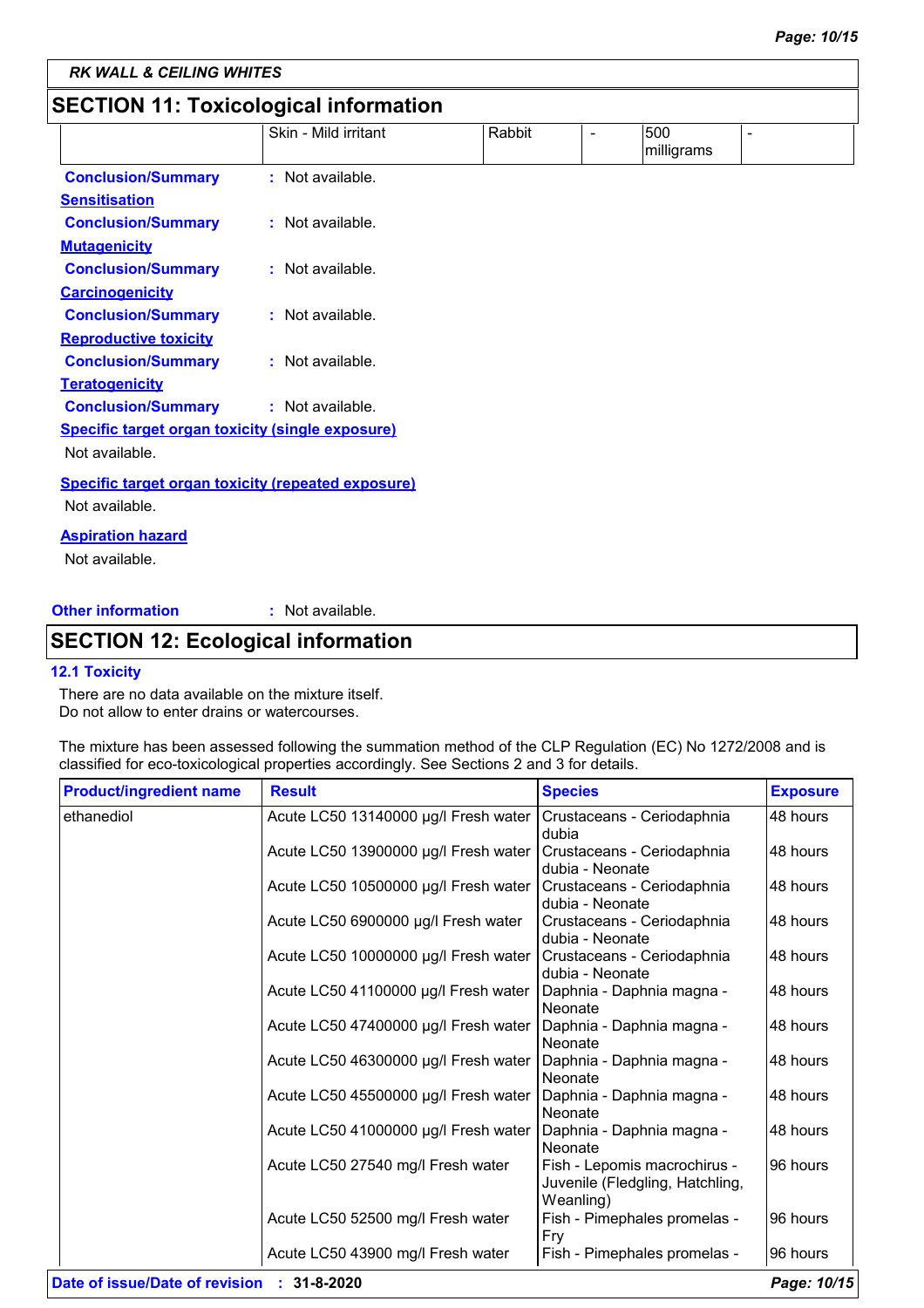# **SECTION 12: Ecological information**

| Canalusian (Cummani | لملما والمربط والملل                                                |                                 |          |
|---------------------|---------------------------------------------------------------------|---------------------------------|----------|
| 2-methoxyethanol    | Acute LC50 >100 ppm Fresh water                                     | Fish - Lepomis macrochirus      | 96 hours |
|                     | Acute LC50 8050000 µg/l Fresh water                                 | Fish - Pimephales promelas      | 96 hours |
|                     |                                                                     | Weanling)                       |          |
|                     |                                                                     | Juvenile (Fledgling, Hatchling, |          |
|                     | Acute LC50 49000000 µg/l Fresh water   Fish - Pimephales promelas - |                                 | 96 hours |
|                     |                                                                     | Weanling)                       |          |
|                     |                                                                     | Juvenile (Fledgling, Hatchling, |          |

**Conclusion/Summary :** Not available.

### **12.2 Persistence and degradability**

**Conclusion/Summary :** Not available.

#### **12.3 Bioaccumulative potential**

| <b>Product/ingredient name</b> | <b>LogP</b> <sub>ow</sub> | <b>BCF</b> | <b>Potential</b> |
|--------------------------------|---------------------------|------------|------------------|
| ethanediol                     | $-1.36$                   |            | low              |
| 2-ethoxyethanol                | $-0.32$                   |            | llow             |
| 2-methoxyethanol               | $-0.77$                   |            | llow             |
| n-butyl acrylate               | 2.38                      | 17.27      | low              |

| <b>12.4 Mobility in soil</b>                            |                  |
|---------------------------------------------------------|------------------|
| <b>Soil/water partition</b><br><b>coefficient (Koc)</b> | : Not available. |
| <b>Mobility</b>                                         | : Not available. |

| 12.5 Results of PBT and vPvB assessment |                   |  |
|-----------------------------------------|-------------------|--|
| <b>PBT</b>                              | : Not applicable. |  |
| vPvB                                    | : Not applicable. |  |

**12.6 Other adverse effects** : No known significant effects or critical hazards.

# **SECTION 13: Disposal considerations**

The information in this section contains generic advice and guidance. The list of Identified Uses in Section 1 should be consulted for any available use-specific information provided in the Exposure Scenario(s).

#### **13.1 Waste treatment methods**

| <b>Product</b>                 |                                                                                                                                                                                                                                                                                                                                                                                                                                                                                                                                                      |  |
|--------------------------------|------------------------------------------------------------------------------------------------------------------------------------------------------------------------------------------------------------------------------------------------------------------------------------------------------------------------------------------------------------------------------------------------------------------------------------------------------------------------------------------------------------------------------------------------------|--|
| <b>Methods of disposal</b>     | : The generation of waste should be avoided or minimised wherever possible.<br>Disposal of this product, solutions and any by-products should at all times comply<br>with the requirements of environmental protection and waste disposal legislation<br>and any regional local authority requirements. Dispose of surplus and non-<br>recyclable products via a licensed waste disposal contractor. Waste should not be<br>disposed of untreated to the sewer unless fully compliant with the requirements of<br>all authorities with jurisdiction. |  |
| <b>Hazardous waste</b>         | : The classification of the product may meet the criteria for a hazardous waste.                                                                                                                                                                                                                                                                                                                                                                                                                                                                     |  |
| <b>Disposal considerations</b> | Do not allow to enter drains or watercourses.<br>Dispose of according to all federal, state and local applicable regulations.<br>If this product is mixed with other wastes, the original waste product code may no<br>longer apply and the appropriate code should be assigned.<br>For further information, contact your local waste authority.                                                                                                                                                                                                     |  |
| <b>Packaging</b>               |                                                                                                                                                                                                                                                                                                                                                                                                                                                                                                                                                      |  |
| <b>Methods of disposal</b>     | The generation of waste should be avoided or minimised wherever possible. Waste<br>packaging should be recycled. Incineration or landfill should only be considered<br>when recycling is not feasible.                                                                                                                                                                                                                                                                                                                                               |  |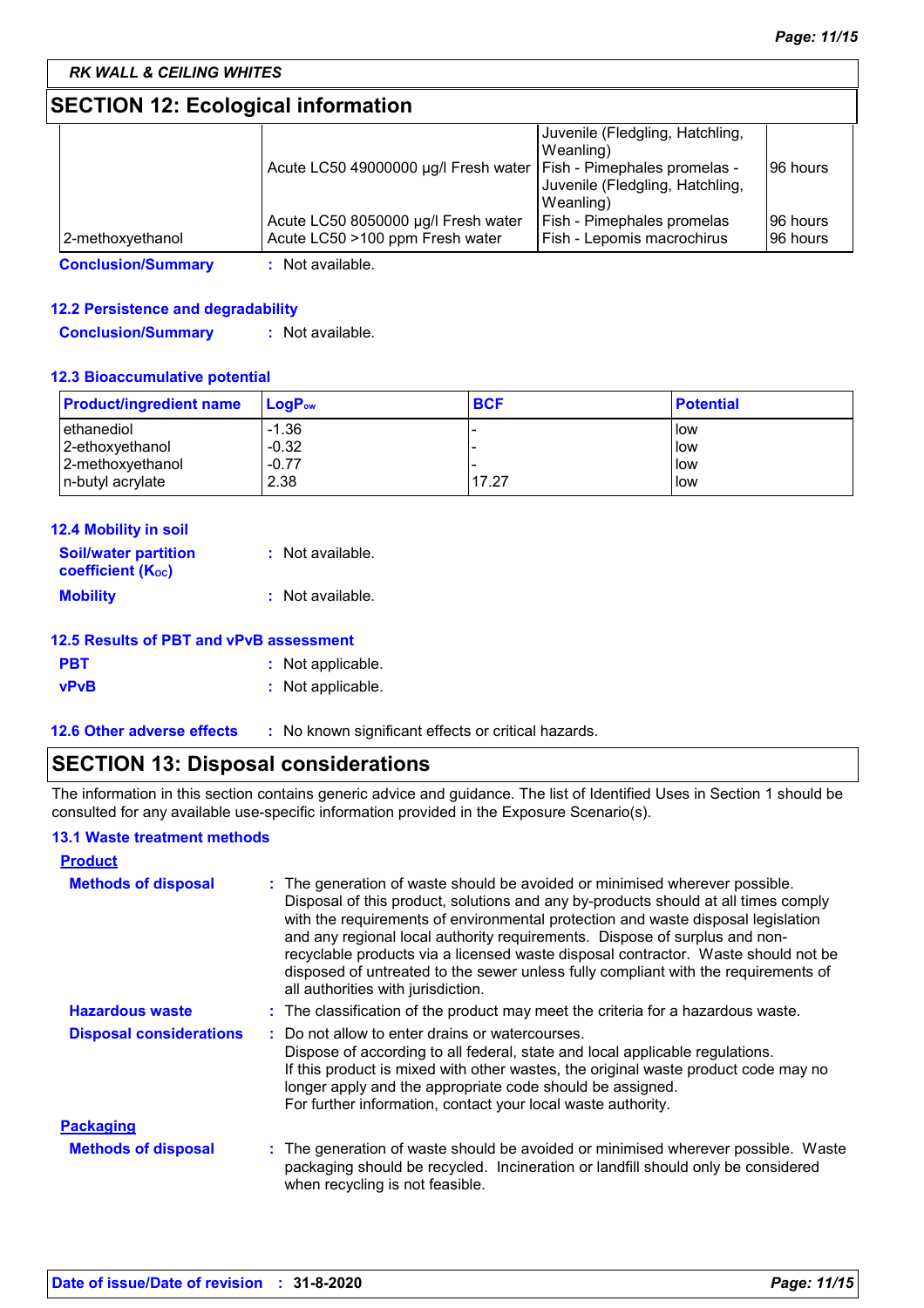# **SECTION 13: Disposal considerations**

| <b>Disposal considerations</b> | : Using information provided in this safety data sheet, advice should be obtained from<br>the relevant waste authority on the classification of empty containers.<br>Empty containers must be scrapped or reconditioned.<br>Dispose of containers contaminated by the product in accordance with local or<br>national legal provisions.      |                                                                             |  |
|--------------------------------|----------------------------------------------------------------------------------------------------------------------------------------------------------------------------------------------------------------------------------------------------------------------------------------------------------------------------------------------|-----------------------------------------------------------------------------|--|
| <b>Type of packaging</b>       |                                                                                                                                                                                                                                                                                                                                              | European waste catalogue (EWC)                                              |  |
| <b>CEPE Paint Guidelines</b>   | 15 01 10*                                                                                                                                                                                                                                                                                                                                    | packaging containing residues of or contaminated by<br>hazardous substances |  |
| <b>Special precautions</b>     | : This material and its container must be disposed of in a safe way. Care should be<br>taken when handling emptied containers that have not been cleaned or rinsed out.<br>Empty containers or liners may retain some product residues. Avoid dispersal of<br>spilt material and runoff and contact with soil, waterways, drains and sewers. |                                                                             |  |

# **SECTION 14: Transport information**

# **Information pertaining to IATA and ADN is considered not relevant since the material is not packaged in the correct approved packaging required of these methods of transport.**

|                                                                                                                  | <b>ADR</b>                                                                                                                                                                                                             | <b>IMDG</b>     |  |
|------------------------------------------------------------------------------------------------------------------|------------------------------------------------------------------------------------------------------------------------------------------------------------------------------------------------------------------------|-----------------|--|
| 14.1 UN number                                                                                                   | Not regulated.                                                                                                                                                                                                         | Not regulated.  |  |
| 14.2 UN proper<br>shipping name                                                                                  | Not applicable.                                                                                                                                                                                                        | Not applicable. |  |
| <b>14.3 Transport</b><br>hazard class(es)<br><b>Class</b>                                                        | Not applicable.                                                                                                                                                                                                        | Not applicable. |  |
| <b>Subsidiary class</b>                                                                                          |                                                                                                                                                                                                                        |                 |  |
| <b>14.4 Packing group</b>                                                                                        | Not applicable.                                                                                                                                                                                                        | Not applicable. |  |
| 14.5<br><b>Environmental</b><br>hazards                                                                          |                                                                                                                                                                                                                        |                 |  |
| <b>Marine pollutant</b>                                                                                          | No.                                                                                                                                                                                                                    | No.             |  |
| <b>Marine pollutant</b><br><b>substances</b>                                                                     |                                                                                                                                                                                                                        | Not available.  |  |
| <b>14.6 Special</b><br>precautions for<br>user                                                                   | Transport within user's premises: always<br>transport in closed containers that are upright<br>and secure. Ensure that persons transporting<br>the product know what to do in the event of an<br>accident or spillage. |                 |  |
| <b>HI/Kemler number</b>                                                                                          | Not available.                                                                                                                                                                                                         |                 |  |
| <b>Emergency</b><br>schedules (EmS)                                                                              |                                                                                                                                                                                                                        | Not applicable. |  |
| <b>14.7 Transport in bulk</b><br>: Not applicable.<br>according to Annex II of<br><b>MARPOL and the IBC Code</b> |                                                                                                                                                                                                                        |                 |  |
| <b>Additional</b><br><b>information</b>                                                                          |                                                                                                                                                                                                                        |                 |  |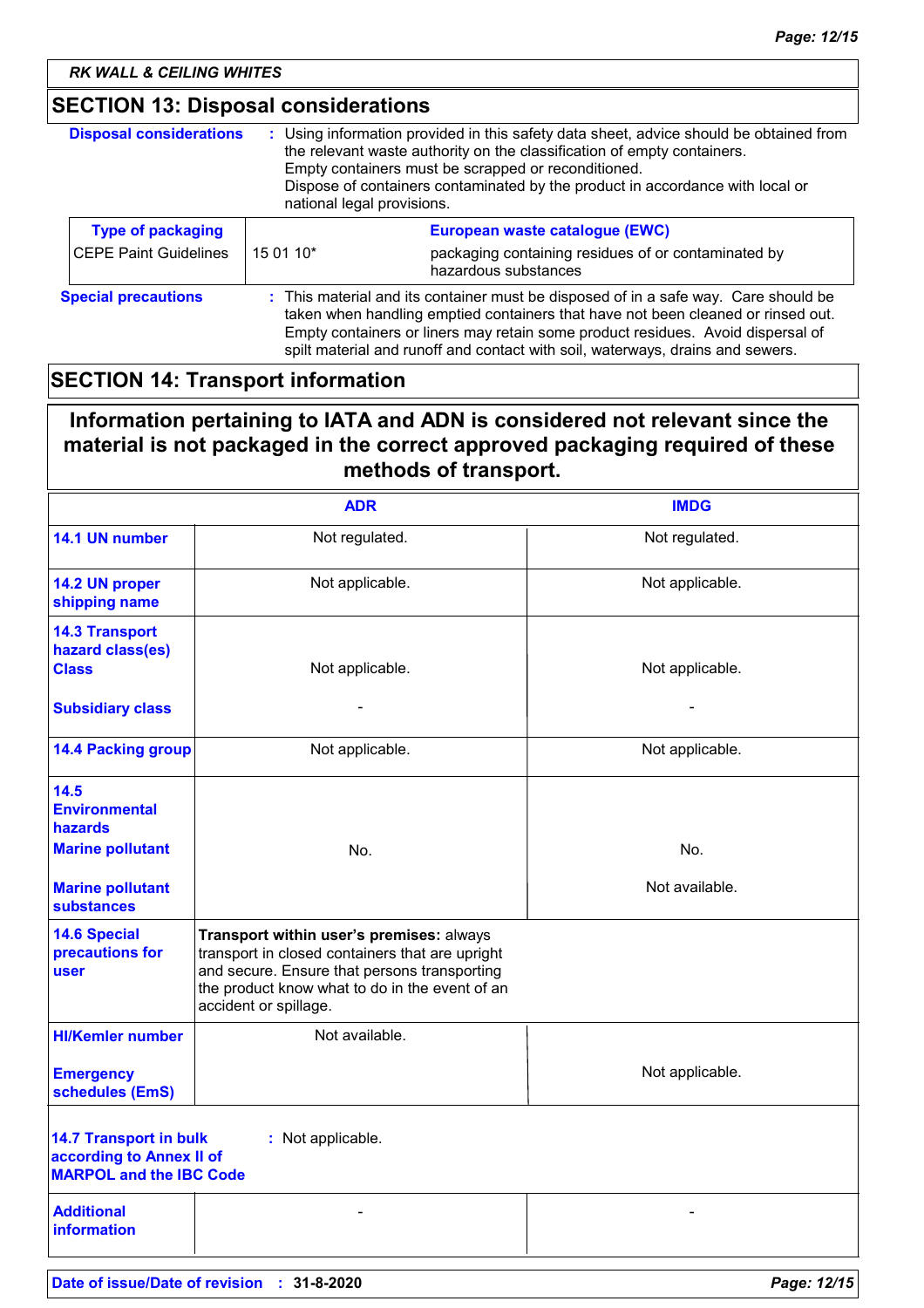# **SECTION 15: Regulatory information**

### **15.1 Safety, health and environmental regulations/legislation specific for the substance or mixture EU Regulation (EC) No. 1907/2006 (REACH)**

#### **Annex XIV - List of substances subject to authorisation**

#### **Annex XIV**

None of the components are listed, or the component present is below its threshold.

#### **Substances of very high concern**

| <b>Ingredient name</b> | <b>Intrinsic property</b> | <b>Status</b> | Reference<br><b>number</b> | Date of<br><b>revision</b> |
|------------------------|---------------------------|---------------|----------------------------|----------------------------|
| 2-ethoxyethanol        | Toxic to reproduction     | Candidate     | ED/95/2010                 | 12/15/2010                 |
| 2-methoxyethanol       | Toxic to reproduction     | Candidate     | ED/95/2010                 | 12/15/2010                 |

#### **Annex XVII - Restrictions on the manufacture,** : Not applicable.

#### **placing on the market**

**and use of certain dangerous substances,**

**mixtures and articles**

### **Other EU regulations**

**VOC for Ready-for-Use Mixture :** Not applicable.

# **Ozone depleting substances (1005/2009/EU)**

Not listed.

**Prior Informed Consent (PIC) (649/2012/EU)**

Not listed.

#### **Seveso Directive**

This product is not controlled under the Seveso Directive.

#### **International regulations**

**Chemical Weapon Convention List Schedules I, II & III Chemicals**

Not listed.

### **Montreal Protocol (Annexes A, B, C, E)**

Not listed.

**Stockholm Convention on Persistent Organic Pollutants**

Not listed.

#### **Rotterdam Convention on Prior Informed Consent (PIC)** Not listed.

### **UNECE Aarhus Protocol on POPs and Heavy Metals**

Not listed.

**15.2 Chemical safety** 

**:** No Chemical Safety Assessment has been carried out.

**assessment**

**SECTION 16: Other information**

### **CEPE code :** 1

 $\nabla$  Indicates information that has changed from previously issued version. **Abbreviations and acronyms :** ATE = Acute Toxicity Estimate CLP = Classification, Labelling and Packaging Regulation [Regulation (EC) No. 1272/2008] DMEL = Derived Minimal Effect Level DNEL = Derived No Effect Level EUH statement = CLP-specific Hazard statement PBT = Persistent, Bioaccumulative and Toxic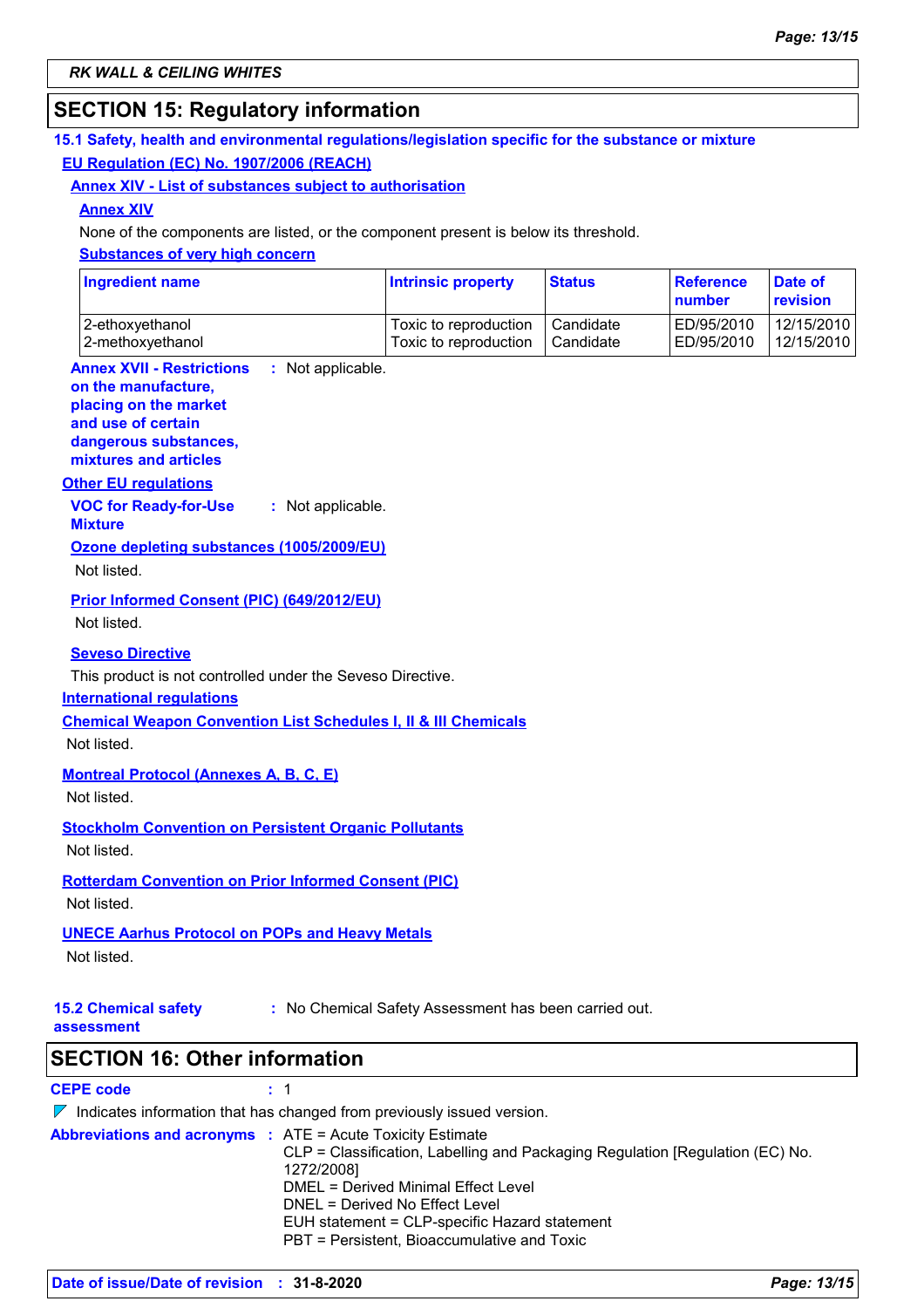## **SECTION 16: Other information**

PNEC = Predicted No Effect Concentration RRN = REACH Registration Number vPvB = Very Persistent and Very Bioaccumulative

### **Procedure used to derive the classification according to Regulation (EC) No. 1272/2008 [CLP/GHS]**

| <b>Classification</b>   | <b>Justification</b> |
|-------------------------|----------------------|
| Skin Sens. 1, H317      | Calculation method   |
| Aquatic Chronic 3, H412 | Calculation method   |

### **Full text of abbreviated H statements**

| H <sub>226</sub>                              |                   | Flammable liquid and vapour.                                        |
|-----------------------------------------------|-------------------|---------------------------------------------------------------------|
| H301                                          |                   | Toxic if swallowed.                                                 |
| H302                                          |                   | Harmful if swallowed.                                               |
| H310                                          |                   | Fatal in contact with skin.                                         |
| H312                                          |                   | Harmful in contact with skin.                                       |
| H314                                          |                   | Causes severe skin burns and eye damage.                            |
| H315                                          |                   | Causes skin irritation.                                             |
| H317                                          |                   | May cause an allergic skin reaction.                                |
| H318                                          |                   | Causes serious eye damage.                                          |
| H319                                          |                   | Causes serious eye irritation.                                      |
| H330                                          |                   | Fatal if inhaled.                                                   |
| H332                                          |                   | Harmful if inhaled.                                                 |
| H335                                          |                   | May cause respiratory irritation.                                   |
| <b>H360FD</b>                                 |                   | May damage fertility. May damage the unborn child.                  |
| H400                                          |                   | Very toxic to aquatic life.                                         |
| H410                                          |                   | Very toxic to aquatic life with long lasting effects.               |
| H412                                          |                   | Harmful to aquatic life with long lasting effects.                  |
|                                               |                   |                                                                     |
| <b>Full text of classifications [CLP/GHS]</b> |                   |                                                                     |
| Acute Tox. 2, H310                            |                   | <b>ACUTE TOXICITY (dermal) - Category 2</b>                         |
| Acute Tox. 2, H330                            |                   | <b>ACUTE TOXICITY (inhalation) - Category 2</b>                     |
| Acute Tox. 3, H301                            |                   | <b>ACUTE TOXICITY (oral) - Category 3</b>                           |
| Acute Tox. 4, H302                            |                   | <b>ACUTE TOXICITY (oral) - Category 4</b>                           |
| Acute Tox. 4, H312                            |                   | ACUTE TOXICITY (dermal) - Category 4                                |
| Acute Tox. 4, H332                            |                   | <b>ACUTE TOXICITY (inhalation) - Category 4</b>                     |
| Aquatic Acute 1, H400                         |                   | SHORT-TERM (ACUTE) AQUATIC HAZARD - Category 1                      |
| Aquatic Chronic 1, H410                       |                   | LONG-TERM (CHRONIC) AQUATIC HAZARD - Category 1                     |
| Aquatic Chronic 3, H412                       |                   | LONG-TERM (CHRONIC) AQUATIC HAZARD - Category 3                     |
| Eye Dam. 1, H318                              |                   | SERIOUS EYE DAMAGE/EYE IRRITATION - Category 1                      |
| Eye Irrit. 2, H319                            |                   | SERIOUS EYE DAMAGE/EYE IRRITATION - Category 2                      |
| Flam. Liq. 3, H226                            |                   | FLAMMABLE LIQUIDS - Category 3                                      |
| Repr. 1B, H360FD                              |                   | REPRODUCTIVE TOXICITY (Fertility and Unborn child) -                |
|                                               |                   | Category 1B                                                         |
| Skin Corr. 1C, H314                           |                   | SKIN CORROSION/IRRITATION - Category 1C                             |
| Skin Irrit. 2, H315                           |                   | SKIN CORROSION/IRRITATION - Category 2                              |
|                                               |                   |                                                                     |
| Skin Sens. 1, H317<br>Skin Sens. 1A, H317     |                   | SKIN SENSITISATION - Category 1<br>SKIN SENSITISATION - Category 1A |
| Skin Sens. 1B, H317                           |                   | SKIN SENSITISATION - Category 1B                                    |
|                                               |                   | SPECIFIC TARGET ORGAN TOXICITY - SINGLE EXPOSURE                    |
| <b>STOT SE 3, H335</b>                        |                   |                                                                     |
|                                               |                   | (Respiratory tract irritation) - Category 3                         |
| <b>Date of printing</b>                       | $: 2 - 9 - 2020$  |                                                                     |
| Date of issue/ Date of                        | $: 31-8-2020$     |                                                                     |
| revision                                      |                   |                                                                     |
| Date of previous issue                        | $: 26 - 8 - 2020$ |                                                                     |
| <b>Version</b>                                | : 4.01            |                                                                     |
| <b>Notice to reader</b>                       |                   |                                                                     |